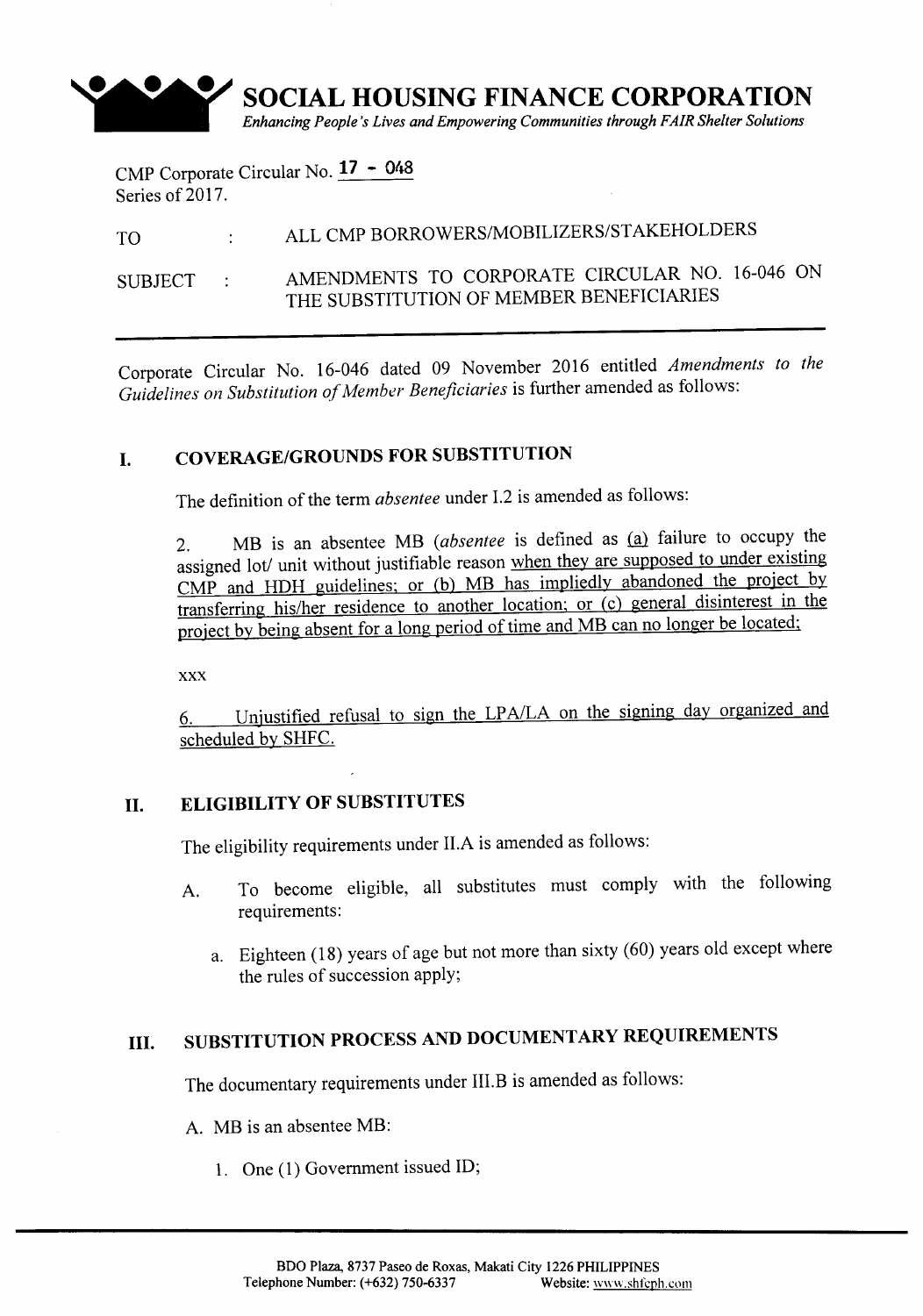- 2. Filled up substitution form by the substitute attesting that he/she has all the qualifications and none of the disqualifications of the program;
- 3. Amended MBLA Form;

 $\epsilon$ 

- 4. Original copy of the notarized CA's Board Resolution recommending the substitution and attesting that he/she has all the qualifications and none of the disqualifications of the program and as to the eligibility of the proposed substitute; and
- 5. Affidavit from three (3) disinterested persons attesting to the absence of the MB.

The substitution under this ground shall be processed upon SHFC's validation that the MB is an absentee MB by sending the demand letter to the last known address and after publication in a newspaper of general circulation the said demand. However, in case the MB has not signed any LPA yet, publication in the newspaper is sufficient for substitution.

The documentary requirements under III.D is amended as follows:

- D. Upon death of an MB and his Mortgage Redemption Insurance (MRI) proceeds is insufficient to cover arrears in loan amortization, the heirs shall substitute and assume the balance of the loan. However, upon failure to pay equivalent to three months amortizations under a new term of payment, the heirs shall be declared in default of payment under I, 5 (a). However, in case the deceased MB has no heirs or his/her heirs can no longer be located despite diligent efforts, any eligible substitute may apply to assume the balance of the MB's loan taking into consideration the order or preference in section II.B:
	- 1. One (1) Government issued ID;
	- 2. Filled up substitution form by the principal borrower identified by the heirs to be the substitute attesting that he/she has all the qualifications and none of the disqualifications of the program;
	- 3. Amended MBLA Form;
	- 4. Original copy of the notarized CA's Board Resolution recommending the substitution and attesting that he/she has all of the qualifications and none of the disqualifications of the program and as to the eligibility of the proposed substitute;
	- 5. Death Certificate;
	- 6. Extrajudicial Settlement of Estate or Affidavit of Adjudication. In case the deceased MB has no heirs or his/her heirs can no longer be located despite diligent efforts, the notice published by the CA in a newspaper of general circulation regarding the death of the said MB shall be submitted; and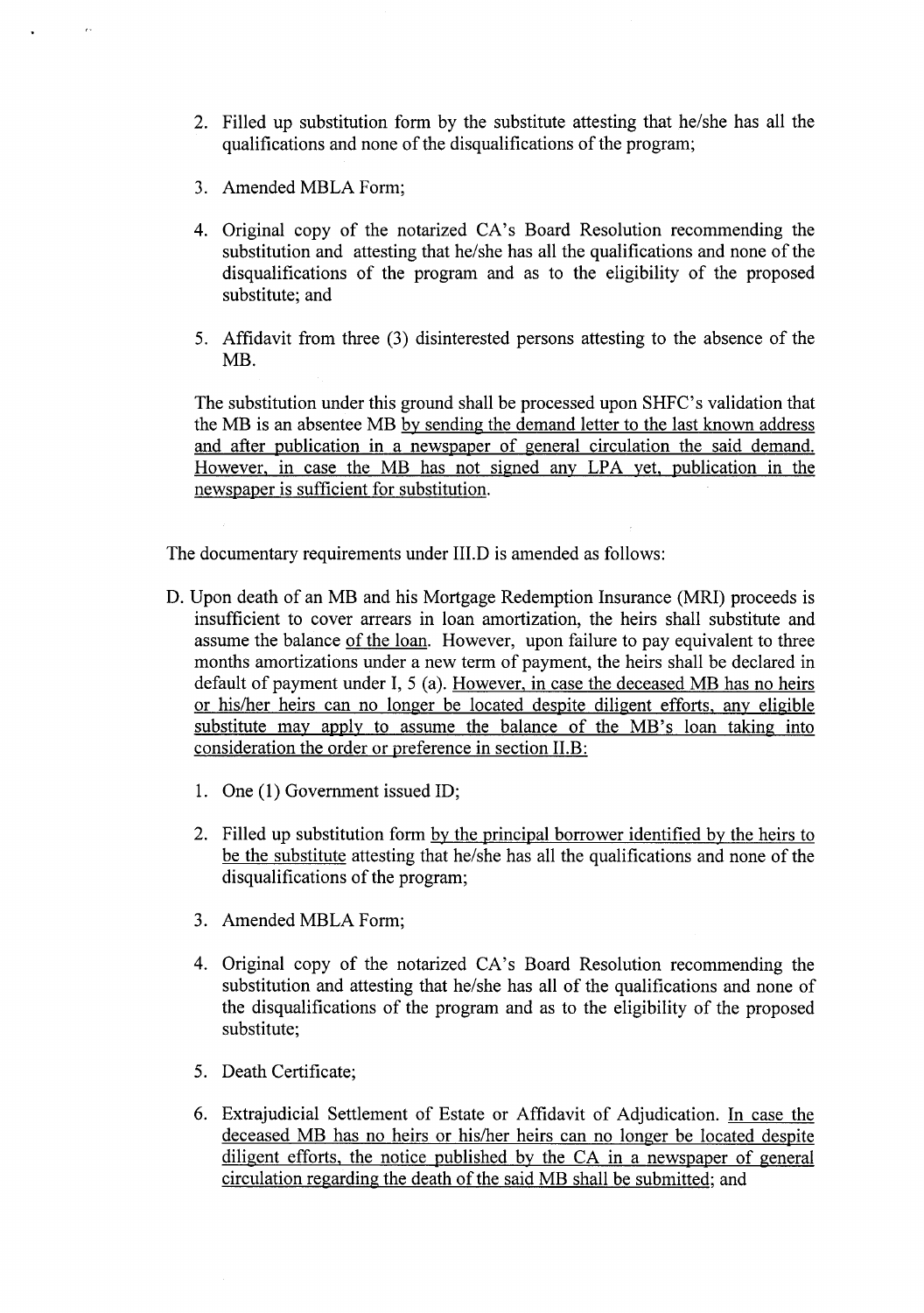#### 7. Affidavit of Publication.

The documentary requirements under III.E is amended as follows:

E. When there is an event of default:

*For event of default under I* (5) *(a) J default in payment for* 3 *months*]:

- 1. One (1) Government issued ID;
- 2. Filled up substitution form by the substitute attesting that he/she has all the qualifications and none of the disqualifications of the program;
- 3. Amended MBLA Form;
- 4. Original copy of the notarized CA's Board Resolution recommending the substitution and attesting that he/she has all of the qualifications and none of the disqualifications of the program and as to the eligibility of the proposed substitute; and
- 5. a. In case there is an existing/ active CA:

One (1) demand letter from the CA and one (1) demand letter from SHFC.

b. In case of inactive CA:

One (1) demand letter from SHFC.

c. The demand letter may be served to the MB by delivering personally a copy of the said demand letter to the MB himself, or, if he refuses to receive and sign for it, by tendering it to him, or to any person of legal age and discretion residing therein.

If personal service cannot be made, the demand letter may be sent by the CA and SHFC thru registered mail or thru private courier, with return card or the certificate of service by the postmaster.

Notwithstanding notice of the demand letter thru personal service or thru registered mail or private carrier, in case the MB could no longer be found in the project site, SHFC shall notify the defaulting MB by publication in a newspaper of general circulation the demand to show cause why the MB should not be substituted.

A new section III.F is hereby added as follows:

F. MB unjustifiably refuses to sign the LPA/LA on the signing day organized and scheduled by SHFC: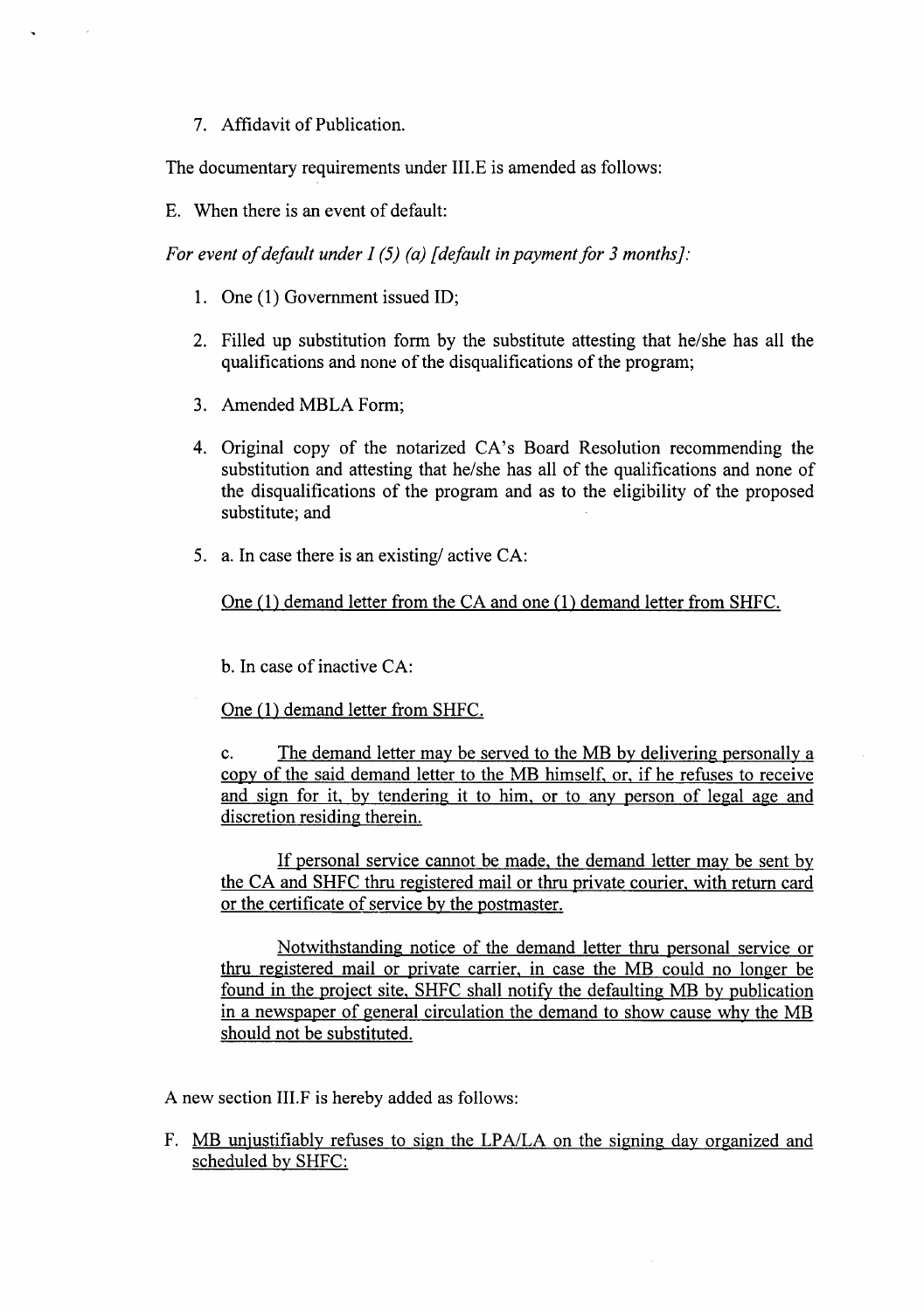- 1. One (1) Government issued ID;
- 2. Filled up substitution form by the substitute attesting that he/she has all the qualifications and none of the disqualifications of the program;
- 3. Amended MBLA Form; and
- 4. Original copy of the notarized CA's Board Resolution recommending the substitution and attesting that he/she has all the qualifications and none of the disqualifications of the program and as to the eligibility of the proposed substitute.  $\hat{\lambda}$

### **IV. PROCESS AND APPROVAL OF THE SUBSTITUTION**

Paragraph IV.A is amended as follows:

- A. SHFC shall conduct the necessary due diligence on the application through the evaluation of documents, checking for double availment, verification of information or data submitted to SHFC, sending of confirmation letters or posting in public places, publication in a newspaper, conduct of site visit, and/or such other means that will enable SHFC to validate the facts on the ground. The results or findings of the SHFC account officer shall be contained in a memo report containing his/her recommendation on whether to approve or disapprove the substitution.
- B. The Group Head concerned shall approve on all applications for substitution.
- C. After approval, all substitutes are required to update the account of the MB within thirty (30) days upon notice of SHFC's approval of the substitution either thru a one (1) time cash payment or under any of the existing updating schemes of the corporation. Failure to update the account shall render the approval of substitution null and void and of no effect. No processing fee shall be collected by the HOA or SHFC in the processing of all applications for substitution.
- D. After payment by the substitute, SHFC shall amend the MBLA, accept the new Lease Purchase Agreement of the substitute and notify the CA, the substitute and the original MB of the approval of the substitution except where the original MB is an absentee MB, is declared disinterested and can no longer be located.

### **V. EFFECTIVITY**

This guidelines shall apply prospectively. Hence, pending substitution applications shall be processed under the old guidelines.